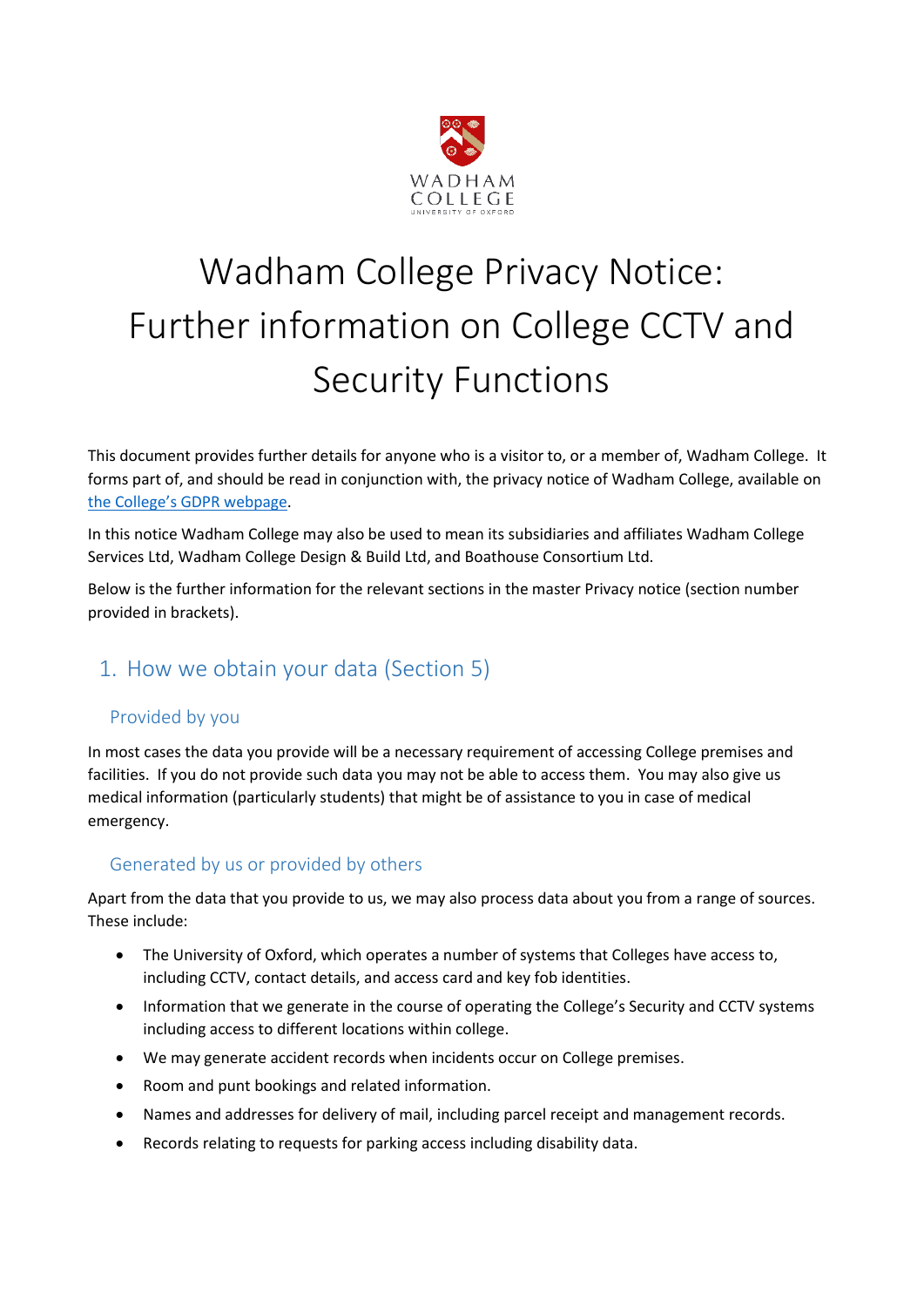# 2. Details of our processing activities, including our lawful basis for processing (Section 9)

The law requires that we provide you with information about the purpose for which we process your data and the related lawful basis. Examples of the ways in which we process your data are as follows:

The lawful grounds on which we process your data are normally the following:

- Processing is necessary for the purposes of our or someone else's legitimate interests, except where overridden by your data protection rights and freedoms. For example, the College has a legitimate interest in maintaining the integrity of its premises, to investigate misuse and taking action to prevent misuse recurring.
- Processing is necessary for compliance with a legal obligation. The College has security and accountability obligations under data protection laws.
- In the case of staff and students, processing is necessary for performance of our contract with you.
- Medical information is held in order to protect your vital interests.

Where Special Category data or data relating to criminal convictions or allegations is processed, this will be as set out in the further information relevant to the relationship which we have with you. Our grounds for processing Special Category data are provided in a detailed record of our processing activity available from the Data Protection Officer (see Section 4 below).

## 3. How long we keep your data (Section 12)

We retain your personal information for as long as necessary to fulfil the purposes for which it was collected, including for the purpose of satisfying any legal, accounting or reporting requirements.

The retention period, will depend on the category of the data. As a general guide, our expected retention periods are as follows:

| 30 days                                                                                                                  | CCTV footage, unless relating to a recorded incident when this<br>may be for up to six years     |  |
|--------------------------------------------------------------------------------------------------------------------------|--------------------------------------------------------------------------------------------------|--|
| 12 months                                                                                                                | Security access records<br>Mail delivery records                                                 |  |
| Whilst you are a registered student                                                                                      | Contact details<br>Emergency medical information                                                 |  |
| For the duration of the contract with you or for<br>as long as the need for further work involving<br>you is anticipated | Contractor contact details and contract information                                              |  |
| Twelve months after return or event                                                                                      | Information relating to key fobs and access cards<br>Room bookings and requests<br>Punt bookings |  |
| Five years from the date of the incident                                                                                 | Accident records                                                                                 |  |
| During the time which you have use of the facility                                                                       | Pigeon hole records<br>Parking space records                                                     |  |

A full record of our processing activity, including the lawful basis and expected retention periods is available on request from the Data Protection Officer at Wadham College.